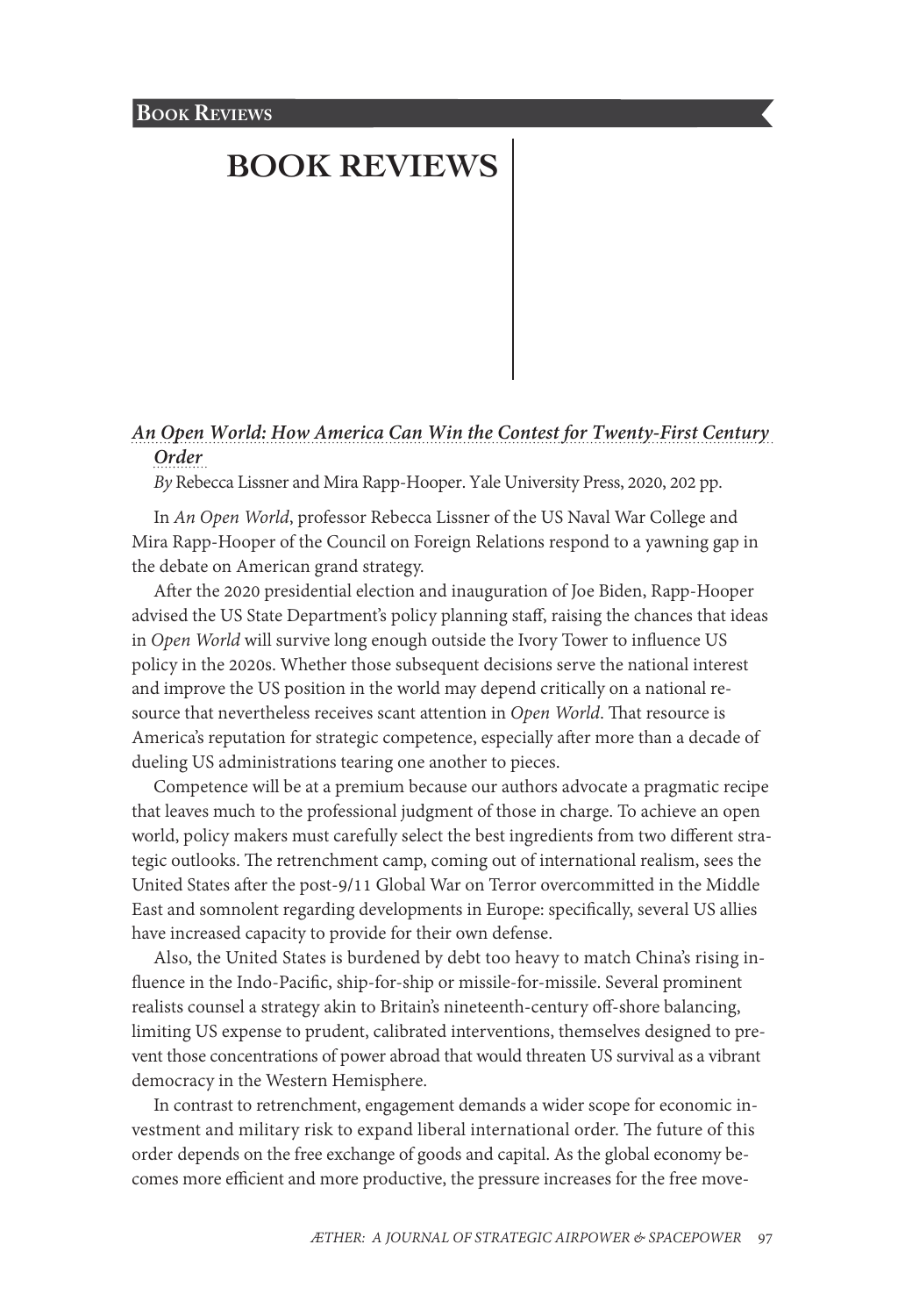<span id="page-1-0"></span>ment of other factors such as labor and lower transaction costs as might be achieved with a common currency or compatible fiscal policies.

At some point, liberal grand strategy challenges the tradition of state sovereignty, appending obligations to universal human rights so that diverse states worldwide become enmeshed in international organizations, orchestrated if not sponsored by the United States. Principled engagement thus leads toward costly economic and military involvement, despite American anti-imperialist heritage and rhetoric, in the internal affairs of geographically remote states stubbornly operating far from the liberal-democratic ideal.

Lissner and Rapp-Hooper fairly warn that public debate between retrenchment and engagement has gone sterile. The drawbacks of both positions have emerged so clearly since the end of the Cold War that neither strategy is likely any longer to earn enduring support from the American people or their congressional representatives. To avoid what Johns Hopkins University dean Eliot Cohen called *strategic nihilism*, that is, no strategy at all, our authors offer their pragmatic compromise. An "open-world" strategy, like the collective security of the 1930s, draws a clear distinction at the sovereign boundary.

Unlike its isolationism between the world wars, the United States must protect global lines of transport and communication. It must dedicate a significant share of its resources, shoring up international agreements to regulate the external behavior of other states so they remain responsible stakeholders in global exchange. The Lissner/ Rapp-Hooper compromise strategy fails if rival powers manage to close off spheres of influence, snatching them out of the reach of US leadership. Still, it may be sustainable if vast, resource-rich areas of the world remain open for liberal capitalism and cultural convergence at the level of global civil society, that is, without necessitating endless military intervention to rearrange the domestic affairs of troubled states.

The compromise, then, grasps at the best aspects of retrenchment and engagement. When it succeeds, it avoids the worst pitfalls—either a world shut off from American commerce and liberal human security values or the American people saddled with enormous losses of blood and treasure in endless twilight wars. Yet, the prescription of *Open World* may not have much potency, for there are at least two well-known limitations to this blend of realism and international liberalism that made similar trials in the past difficult to navigate.

Especially for the United States, without an orthodox empire or a colonial service, the character of internal regimes influences the perceptions of external behavior from economic and security partners. Secondly, the strategies to expand openness are not neutral to target states so engaged. The great power or hegemon that writes the rules wields institutional power and indirectly controls the distribution of benefits in an open system.

On the first issue, it is hard to name a significant case of the hard sovereign boundary from last century's rise to globalism—spanning the expansion of US influence in Latin America, postwar engagement with Europe, Asia, and the Middle East, and the management of unipolarity after the Cold War. This is because when the United States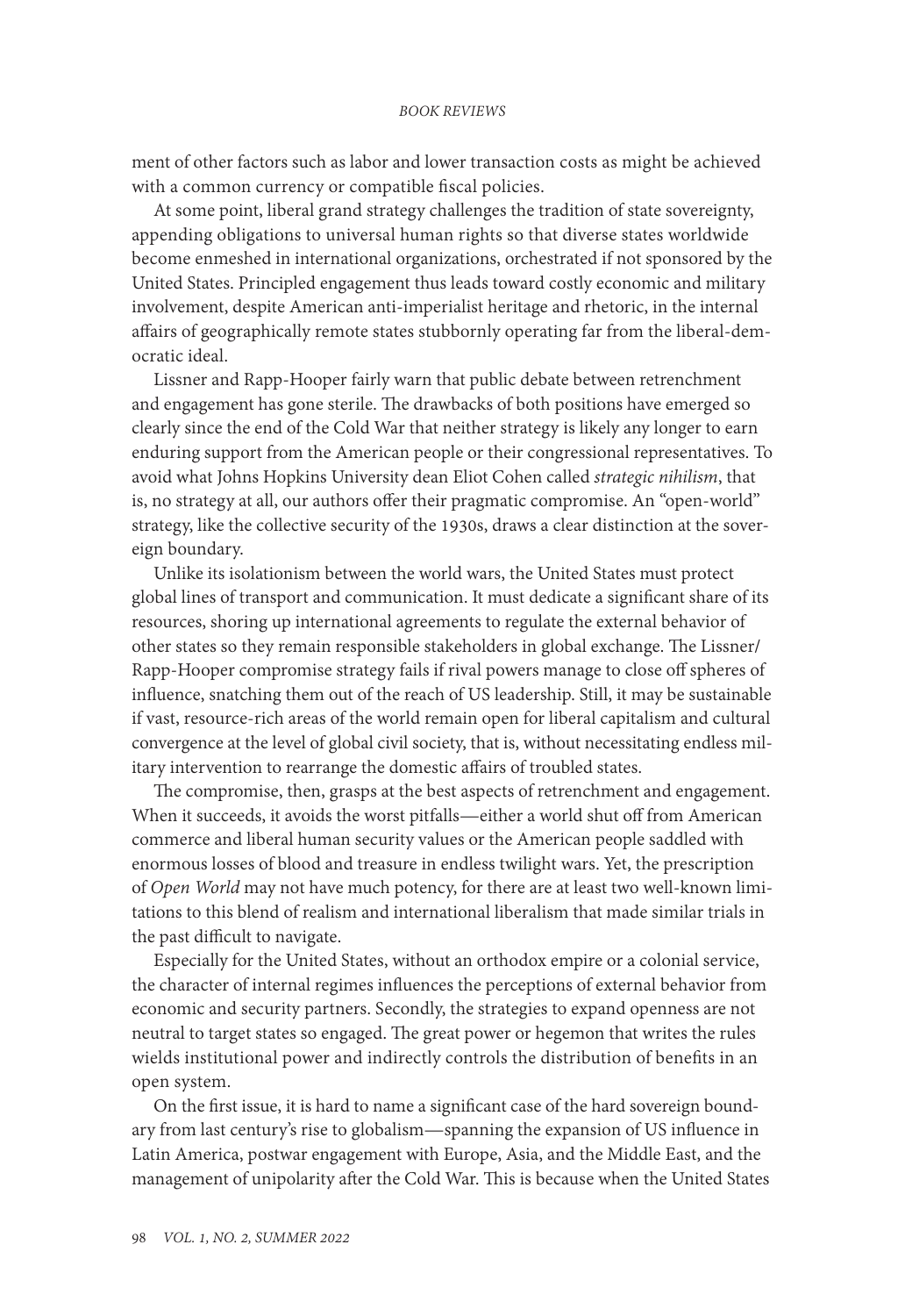pried open a part of the world, it routinely became involved, economically, politically, socially, and in many cases militarily, shaping domestic regimes.

Our authors highlight that rebuilding the domestic politics of Afghanistan and Iraq as thriving democracies has not succeeded, but there may be no easy way forward. It may not be possible to draw China, Russia, and Iran into open global cooperation even with club benefits at international institutions such as the United Nations Security Council or the World Trade Organization—without reforms that would soften up their domestic regimes for American interference. In fact, all three authoritarian regional rivals express acute sensitivity to this very possibility. Though occupying lowerpower positions globally, all three have punctuated their annoyance by attempting to turn the tables on the United States, manipulate foreign public opinion, and destabilize American democracy.

*Open World* also underestimates the difficulty of liberalizing international exchange for goods, services, and ideals without entangling the United States in exhausting contests over the distribution of benefits. During the 1980s, policy debates questioned whether American-sponsored institutions could support economic cooperation and free trade in the West after Vietnam and the decline of US influence. UCLA's Arthur Stein and others argued persuasively that openness was not a neutral feature of efficient system governance but an intentional bug, a thinly veiled instrument of hegemonic power.

A leading economic and military power like Great Britain in the nineteenth century or the United States in the twentieth set the rules under which open exchange occurred according to its preferences. Free trade, for example, when no other country could compete with British industry, expanded the market for dominant British manufacturing and finance; relative economic gains from an open world favored Britain.

Alternatively, after World War II, the United States could fortify Japan as a bulwark against communism in East Asia by bringing its economy into the Western capitalist world while facilitating technology transfer and allowing Japan to protect its infant industries. Relative economic gains of openness, in this instance, favored Japan. But concerning the closed Soviet sphere and bipolar competition in Asia, the political consequences of the open-world strategy compensated the United States and reinforced American hegemony.

Should the United States further reduce foreign military commitments after its withdrawal from Afghanistan and pursue grand strategic principles laid out in *Open World*, potential partners and competitors alike will not help but note the distributional consequences from openness. Nor will they ignore how American resources grant the US government certain influence over who, down to particular political parties, benefits most from an open world.

American diplomats entice cooperation from other countries, even emerging rivals, by demonstrating how a rising tide lifts all boats. Still, an open-world strategy can hardly function without the United States burnishing its reputation for competence and social responsibility before the international community. In theory, a bril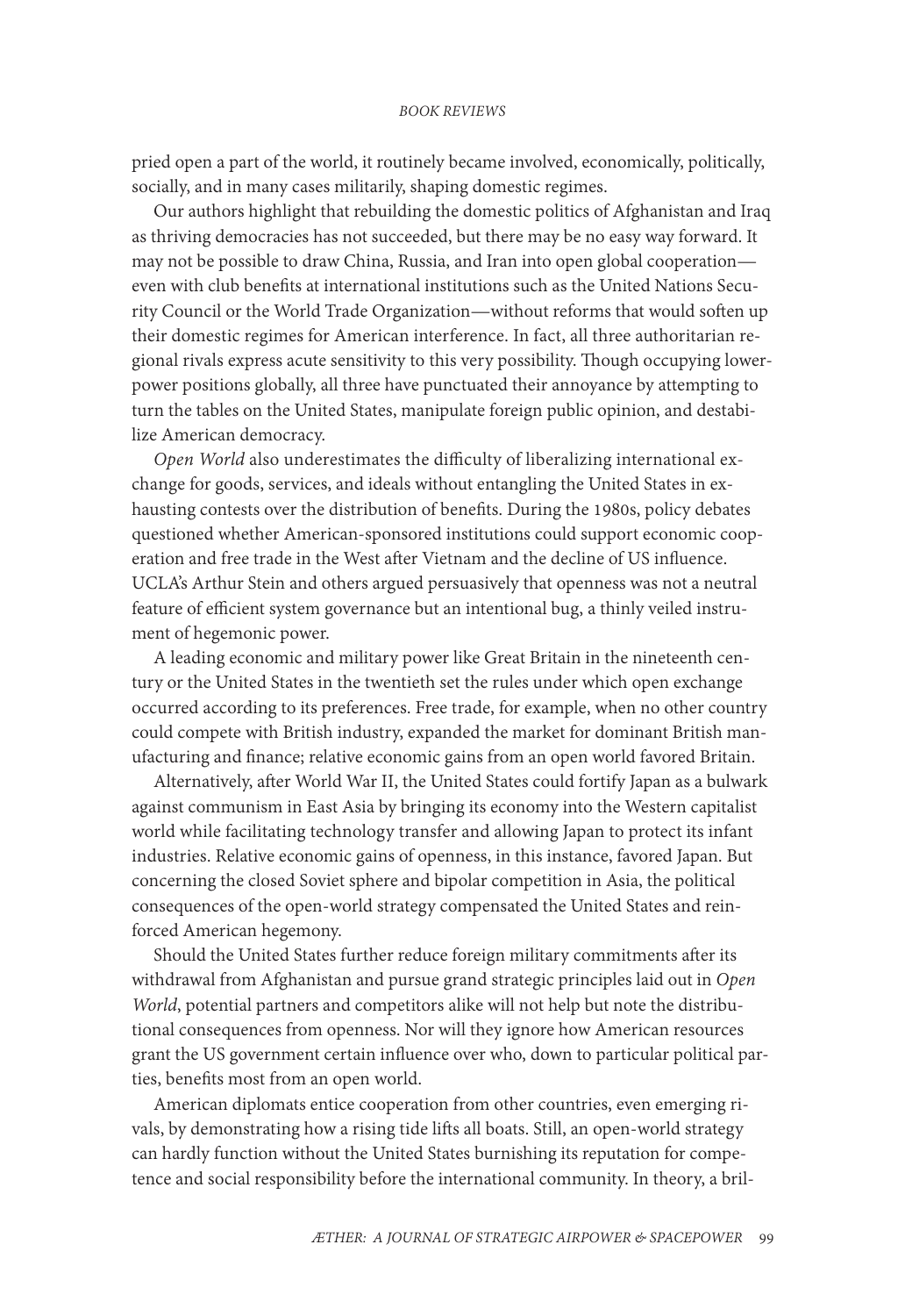liant grand strategy still must fit national culture and outlook to mobilize the energy of a free people and work as advertised.

Unfortunately, Americans are turning their back on scientific discipline and public-spirited professions, including engineering, medicine, law, and diplomacy. Instead of supporting visionary national strategy in these times, public opinion regularly vilifies its experts, especially those in a position to shape policy, as fools and knaves. The pursuit of an open world might someday untie the knot and cure America's strategic paralysis between retrenchment and engagement. Before Open World has a chance of succeeding, though, American democracy will need to restore trust in institutions and faith in its scientific enterprise.

**Damon Coletta, PhD** 

# *[Justifying Revolution: The American Clergy's Argument for Political Resistance,](#page-1-0)  [1750–1766](#page-1-0)*

*By* Gary L. Steward. Oxford University Press, 2021, 221 pp.

It is safe to assume that the American Revolution was an unassailable good event for today's average American. In seeking to strip the American colonies of their rights and liberties, the British Crown justly reaped what it sowed.

But as historians have grappled with the American Revolution, particularly the American clergy's role, not all consider the American Revolution as airtight ethically or theologically as some might assume. For instance, in the last couple of decades, notable Christian historians such as Mark Noll, George Marsden, and John Fea argued that American clergy in the colonies were swayed by secular notions of freedom and political resistance that are out of keeping with the Bible and Protestant tradition teachings.

Gary Steward, a Colorado Christian University assistant professor of history, steps into the fray with his new book, *Justifying Revolution*. He has a doctorate in church history and historical theology from Southern Baptist Theological Seminary and served as a Baptist pastor in Canada. So Steward is well prepared to make the case that many patriot clergies in the American Revolution era have been deeply misunderstood.

Steward's thesis is straightforward: "the patriot clergy justified political resistance in continuity with the long-standing tradition of Protestant resistance activities and arguments asserted by their theological predecessors on both sides of the Atlantic" (2).

Starting in 1750 and working his way to 1776, Steward shows how numerous American clergy reaffirmed a long-standing Protestant conviction of political resistance in facing unjust rulers. Like the Protestant tradition from which they emerged, these ministers believed that Biblical passages such as Romans 13 were not to be understood as demanding absolute submission to every ruler. Instead, as Steward notes, "If a civil authority abandons his duty to seek the public good and his role as a minister of God, he is no longer to be treated as such; instead, he is to be resisted" (14).

As the book unfurls and time advances toward the Revolution, Steward shows how these long-held Protestant convictions in political resistance were articulated afresh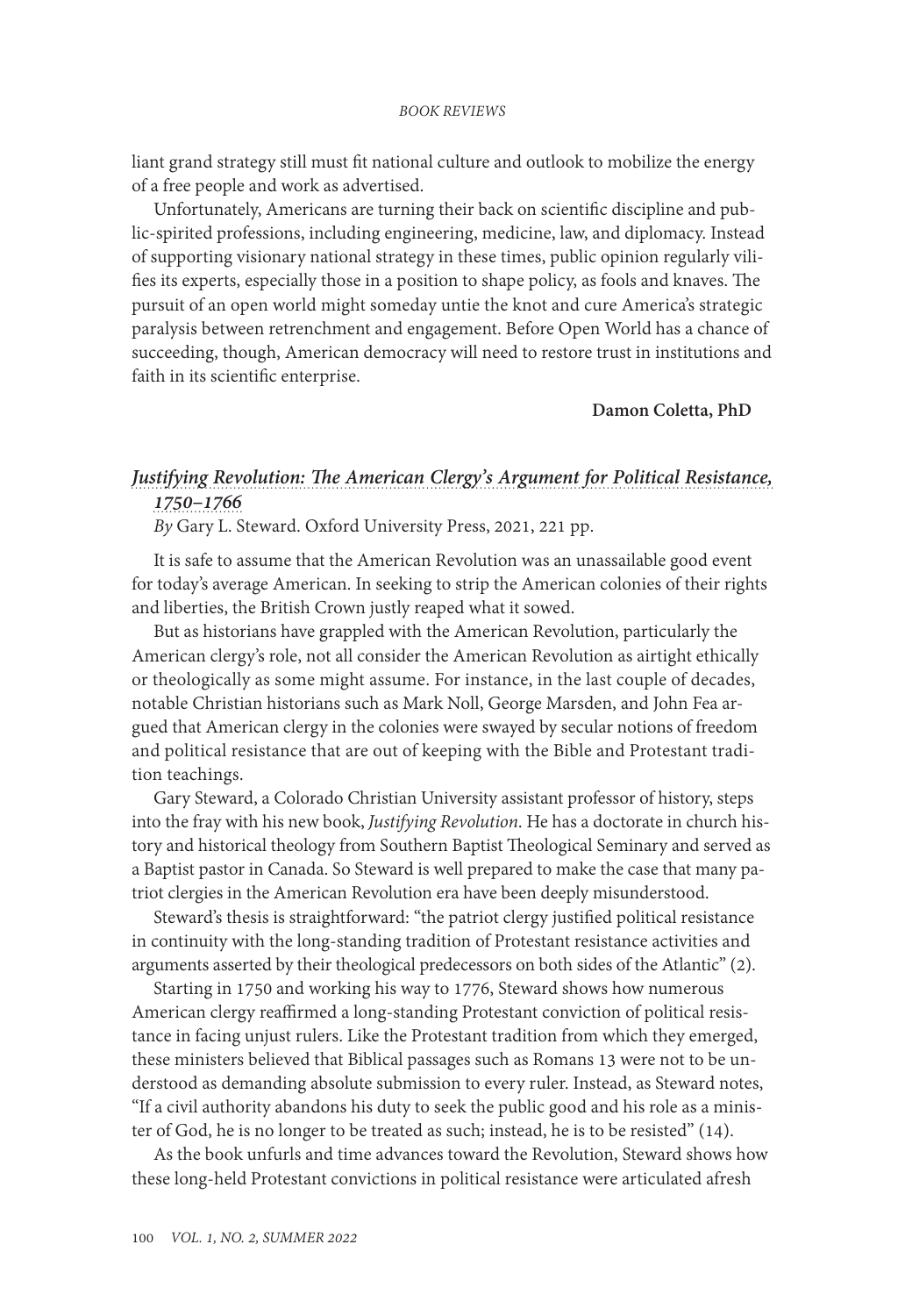by clergy on both sides of the Atlantic. As new crises arose, such as the Stamp Act of 1765, the threat of American Episcopal bishops or growing political absolutism and hostility from England in the 1770s, clergy from the theological spectrum affirmed the fundamental rightness of self-defense and political resistance for the preservation of civil and religious liberties. Moreover, Steward repeatedly demonstrates how these clergy drew inspiration and guidance from their Protestant forefathers, who also engaged in political resistance as far back as the time of the Reformation.

In summary, Steward firmly advocates for there being "no compelling evidence for interpreting the resistance thought of the American clergy during the American revolution as marking any sharp deviation in theological, philosophical, or ethical thought" (129). Many of the American clergy and even some British clergy, steeped in Protestant tradition and teachings, were simply applying old principles to new problems.

Steward's thesis and argumentation are clear and repeatedly reinforced by his thorough use of primary sources. Early in the book, Steward states his aim was to "recreate the theological and intellectual context" of the American patriot clergy and allow the reader to "understand the clergy on their own terms" (2). Steward largely accomplishes this by quoting from a wide array of American and British clergy, some well known, like John Witherspoon, and others most would not know today.

To his credit, Steward also deftly weaves in counterpoints to his arguments by quoting from clergy such as Thomas Bradbury Chandler and John Wesley, who were not in favor of political resistance to England. Steward also provides a treasure trove of footnotes and bibliographic resources for those who want a deeper dive.

Steward's book is not without some weaknesses, though. For instance, the author repeatedly references important events or figures in English history such as the Glorious Revolution of 1689 or the Stuart monarchs. But for the uninitiated, there is not enough explanation to fully grasp the dynamics of these critical turning points.

*Justifying Revolution* would benefit from a brief appendix giving the reader a crash course in pertinent British history. Also, while Steward quotes many American and British clergy on the topic of political resistance, some readers may wish for more insight into how the colonial clergy exegeted the Biblical text to arrive at their conclusions. Yes, the political resistance they advocated for was in keeping with their Protestant tradition, but how specifically did they build a case for that from Scripture to shepherd their local churches?

Overall, *Justifying Revolution* is a well researched, tightly argued, and fascinating exploration of the doctrine of political resistance advanced by Revolutionary-era clergy. Readers interested in a deeper understanding of the religious motivations behind the American Revolution would do well to pick up this book.

**Joshua Ortiz**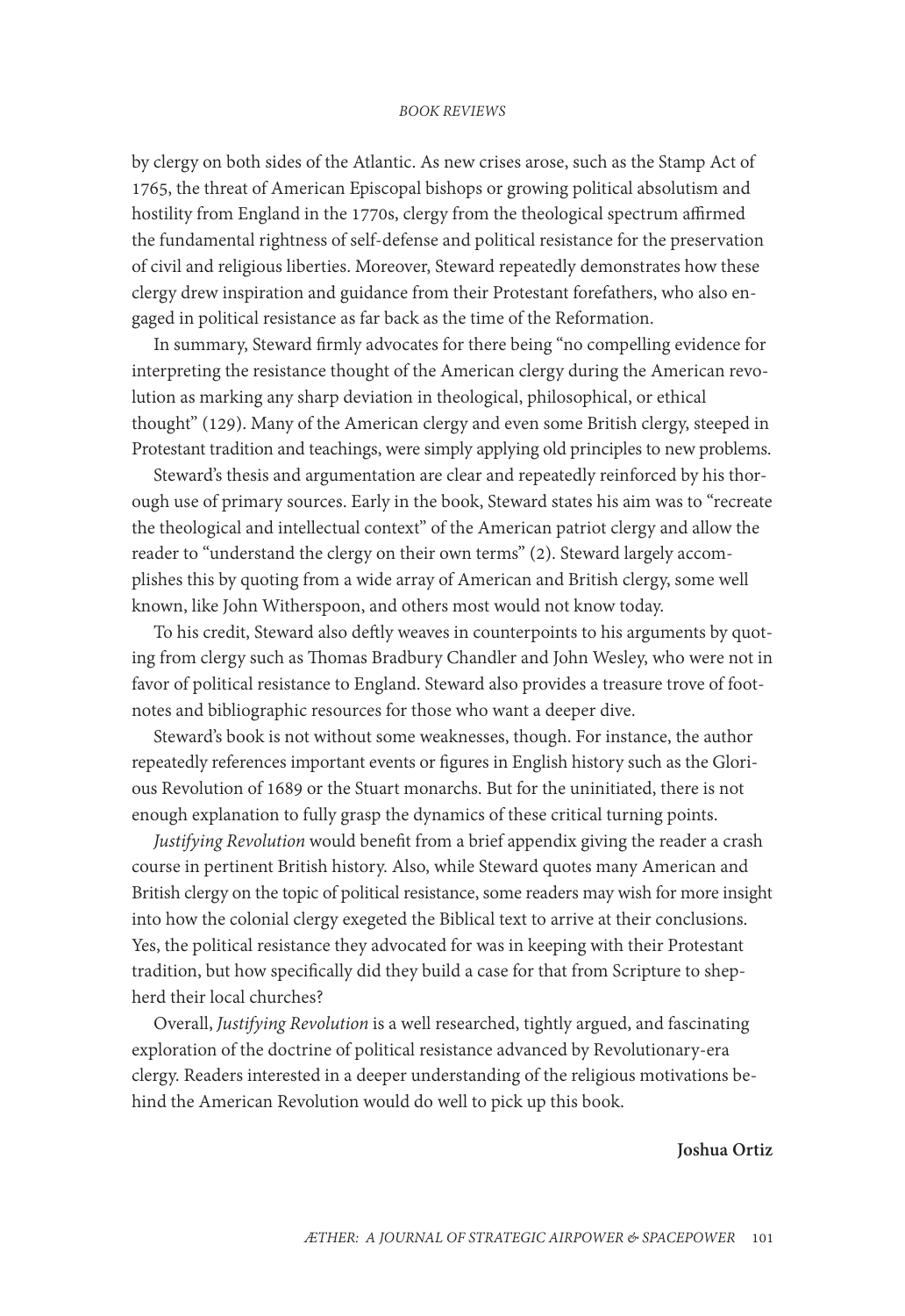### *[The Afghanistan File](#page-1-0)*

*By* Prince Turki al-Faisal al-Saud. Arabian Publishing, 2021, 272 pp.

Reviewing a book about the history of Afghanistan in early 2022 is an effort steeped in memory, tragedy, and regret. Winter grips the country, leaving millions at risk of starvation. The Taliban continue to reimpose its brutal, misogynistic ideology and conflict between the Taliban and radical organizations like the Islamic State-Khorason Province. The few remaining moderate anti-Taliban groups threaten to plunge Afghanistan back into a cycle of warlordism and internal bloodletting.

Six months after the United States' withdrawal, the haunting feeling is not one of conclusion but of history repeating itself. Just 33 years ago, another failed war in Afghanistan ended and left a shattered country, impoverished and depopulated, along with the ticking bomb of transnational Islamist extremism that grimly exploded on September 11, 2001, and triggered 20 years of failed American military adventurism.

This war, the Afghan-Soviet War of 1979–89, is the subject of Prince Turki al-Faisal al-Saud's *The Afghanistan File*. Turki, a senior member of the Saudi royal family, was the head of the General Intelligence Department (GID), Saudi Arabia's foreign intelligence service, throughout the Afghan-Soviet War and its immediate aftermath and played a significant role in his country's first covert and then, later, more open support of the Afghan mujahideen fighting to expel the Soviets. *The Afghanistan File* details these efforts and Saudi Arabia's attempt to shape events in a post-war Afghanistan still rife with internecine conflict between its "victorious" mujahideen factions. Ultimately, however, in the words of King Abdullah bin Abdulaziz al-Saud (1924–2015) who encouraged Prince Turki to write the book, *The Afghanistan File* is a defense of the Kingdom's actions during and after the Afghan-Soviet War. The book is an opportunity for "Saudi Arabia [to] give its version of events" after other works and histories from the war's participants "had blamed Saudi Arabia for much of what went wrong" (15).

*The Afghanistan File's* 15 chapters can be divided into four primary sections. The first introductory section, comprised of chapters 1–2 ("Invasion—and Response" and "A Troubled Independence"), details the history of Afghanistan as a nation before the Soviet invasion. It also introduces Turki and describes the Soviet invasion of 1979 and the immediate activities taken by Saudi Arabia, Pakistan, the United States, and others in response to the invasion.

The second section, which comprises the bulk of the book, is about the Afghan-Soviet War itself: (1) the "birth" of the various Afghan mujahideen groups (chapter 3); (2) the development of the funding and arms "pipeline" to anti-Soviet Afghan forces by Saudi Arabia, Pakistan, and the United States (chapter 4); (3) the role of charitable contributions and Arab volunteers in the conflict (chapter 6); (4) the influence of Abdullah Azzam, the Palestinian Islamic scholar who would found a key guest-house for Arab volunteers coming to Afghanistan (and who was a mentor of Osama bin Laden) (chapter 7); and (5) the basic historical progression of the war.

The latter led ultimately—due in no small part to the international support provided by the Saudis, Americans, and others—to the Soviet withdrawal (chapters 5 and 8). The book's third section, made up of chapters 9–12 ("The Loya Jirga at Rawal-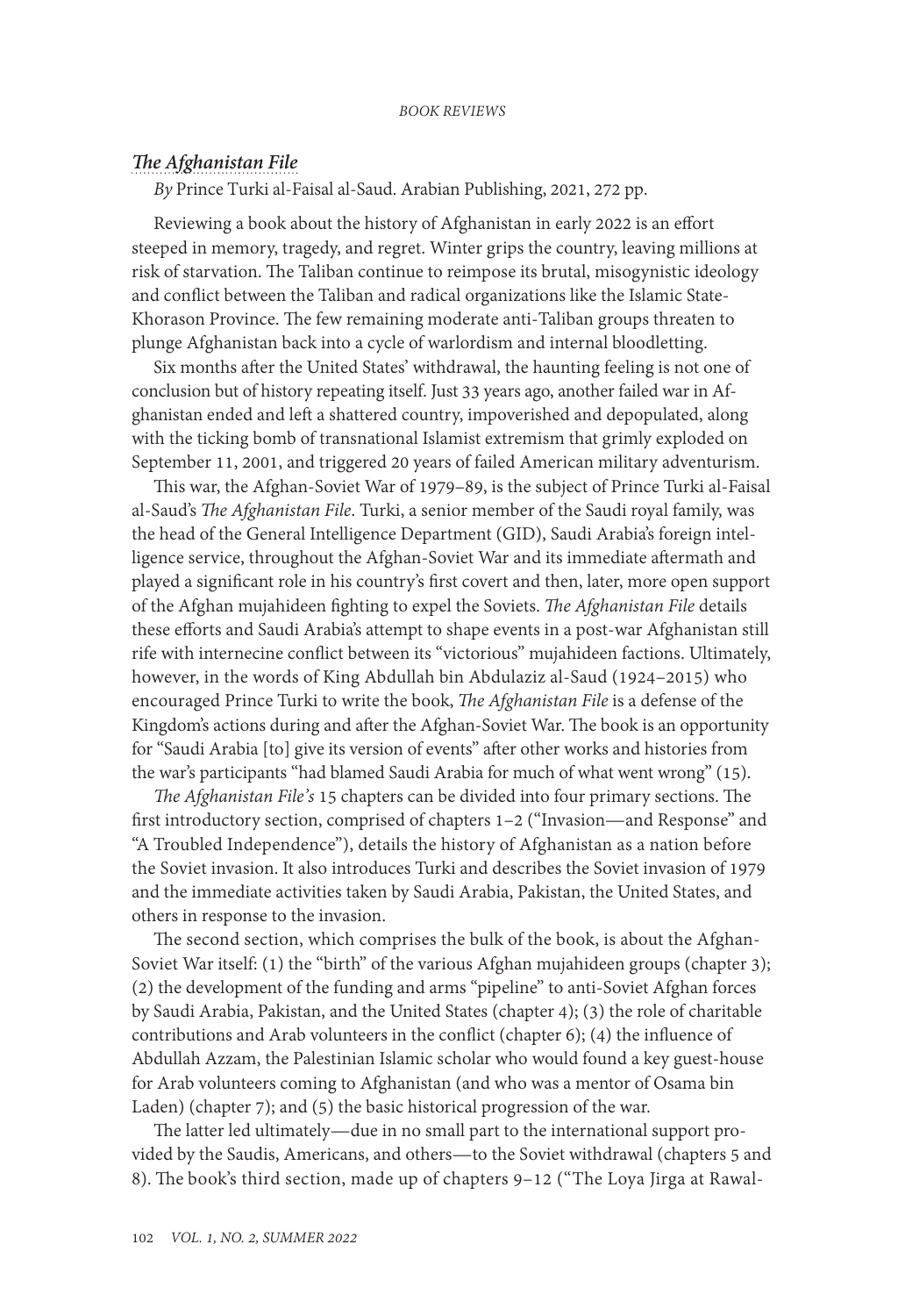pindi," "Interlude—The Kuwait Crisis," "The Fall of Dr. Najibullah," and "Bringing Home the Volunteers"), details the immediate aftermath of the war. This includes attempts by Saudi Arabia and Pakistan to broker a power-sharing agreement between the "victorious" mujahideen factions, the failure of these attempts, the descent of Afghanistan into civil war, and the Saudi government's efforts to repatriate Saudi citizens who went to Afghanistan to fight against the Soviets or participate in the civil war.

The fourth and final section includes chapters 13, 14, and 15 ("The Rise of the Taliban," "The Taliban and Bin Laden," and "Aftermath"). This section draws Turki's time as head of the GID and his narrative to a close with an account of the Taliban's abrupt rise from a small group of Islamist students to the ruling power over the majority of Afghanistan, Saudi Arabia's failed attempts to persuade the Taliban to extradite Osama bin Laden, and Turki's thoughts on the post-9/11 efforts to battle terrorism and extremism.

Throughout these sections, the tale told by Turki is largely a familiar one, at least to those with even a moderate knowledge of the history of modern Afghanistan. The reader will encounter the full cast of players in this tragic period of Afghan history: "heroes" (to the extent the history of the Afghan-Soviet War and its aftermath allows the use of such a moniker) like militant commander Ahmad Shah Massoud (the "Lion of Panjshir"), Burhanuddin Rabbani, Presidents Jimmy Carter and Ronald Reagan, key American supporters of the Afghan mujahideen like Texas Congressman Charlie Wilson, and (the reader cannot help but infer) Turki himself as the Saudis' primary agent in bankrolling the mujahideen.

The villains are no less familiar: the Soviet political leadership that authorized the invasion of Afghanistan; increasingly ruthless Soviet occupation forces, who brutalized the country's population and contributed to both the breakdown of its traditional institutions and the Hobbesian rise of its soon-to-be "ruling class" of militant commanders; the perfidious Gulbuddin Hekmetyar (leader of the Hezb-i Islami militant group and a chief rival of Massoud and Rabbani); Pakistan's Inter-Services Intelligence Agency (ISI); the Taliban; and, of course, Osama bin Laden, the renegade son of one of Saudi Arabia's wealthiest construction magnates who would, ultimately, upend the post-Cold War international order with his acts of Islamist terrorism. The overarching storyline of the book—the Soviet invasion, mujahideen response, and Soviet withdrawal, followed by the descent of Afghanistan into civil war and brigandage and the rise of the Taliban and al-Qaeda—is also well known.

Still, with King Abdullah's stated goal in mind, Turki weaves his narrative from the Saudi perspective, attempting to put the best spin, so to speak, on certain unpleasant undercurrents of the war. He describes the "religious zealots" from the Arab world seeking to get involved in the conflict as "a nuisance" (74) and claims that "official"" Saudi financing largely excluded the most radical of the militant groups. Turki postulates private individuals in Saudi Arabia may have provided personal contributions to more radical extremists. Saudis, it seems, are "less institutionally minded than people in the Western world" and "like to get involved in . . . all sorts of areas of life on a direct person-to-person basis" (67)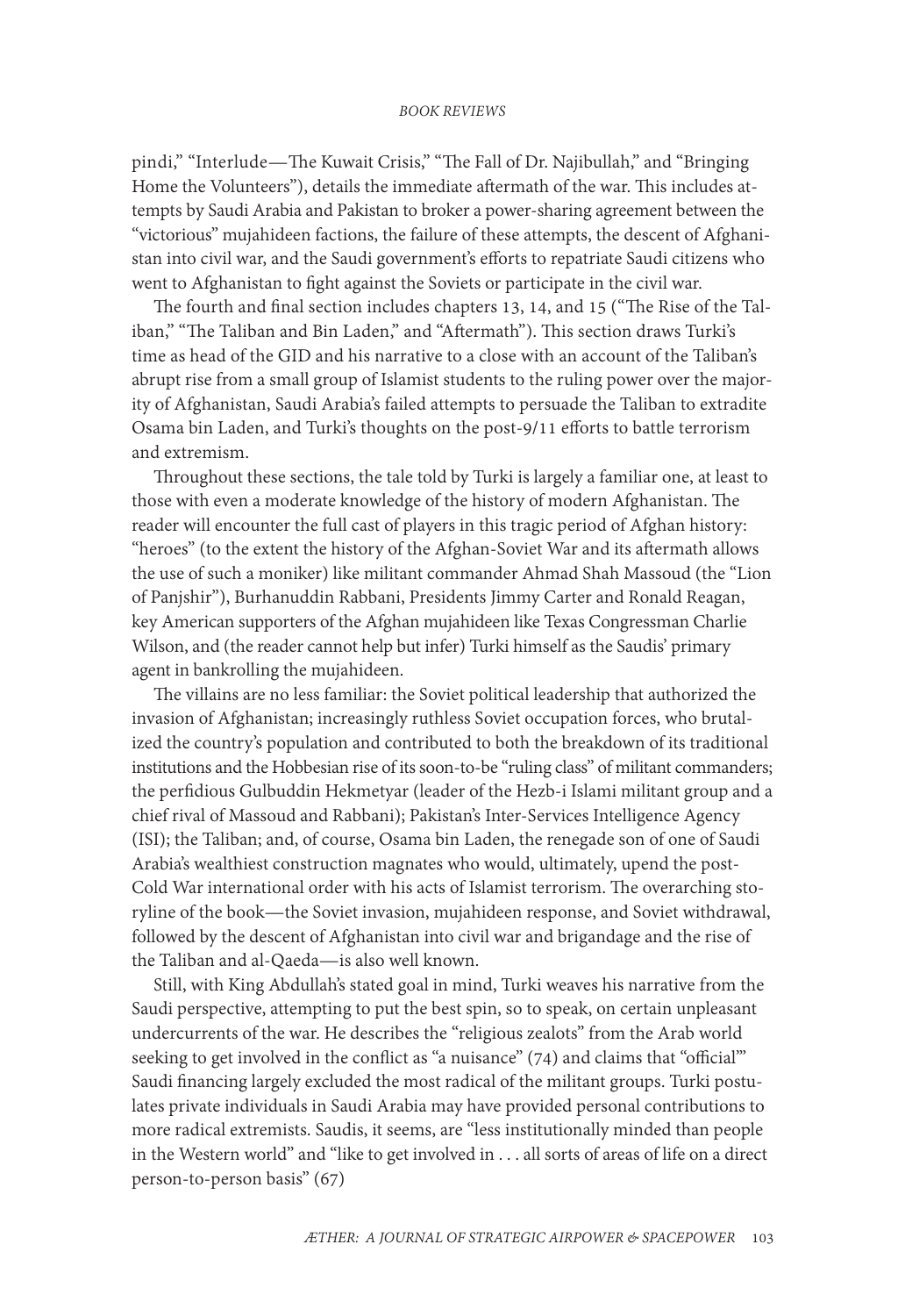Similarly, no doubt with the post-Afghan-Soviet War rise in militant Islamism in mind, Turki seeks to absolve Saudi Arabia from the blame for the radicalization trend of certain areas of the Islamic world. "[T]he Saudi State in the last hundred years," he insists, "has not tried as a matter of formal policy to spread Unitarian beliefs [Turki's description of Saudi Arabia's Wahhabi form of Islam] to other Muslim countries," and "[m]ost Saudi support for building mosques around the world has been in response to requests from Muslim governments or Muslim communities in non-Muslim countries" (71). Turki euphemistically notes that "Unitarian beliefs are spread in these communities" as a result of Saudi aid—an brief aside that is left without examination of its larger implications (71).

For its partisan undertones and reexaminations of familiar ground, however, *The Afghanistan File* is not without moments of fascination. These primarily come when Turki describes his personal experiences interacting with other players in the Afghan drama or is actively involved in attempting to shape events. This reviewer found Turki's descriptions of his two meetings with the mysterious, mercurial Taliban leader Mullah Muhammad Omar the highlight of his narrative, but his work with Pakistani intelligence (chapters 4, 5, and 9), his efforts at peacemaking at the postwar Loya Jirga (chapter 9), and his personal interactions with Osama bin Laden (chapters 7 and 10) were also extremely interesting.

There is little doubt that Turki's narrative aims to explain Saudi Arabia's perspective on the Afghan-related events from the late 1970s through the early 2000s. His narrative also attempts, to some degree, to absolve the Kingdom of the blame for some of the more tragic aspects of these events (the arming and funding of more radical Afghan mujahideen groups, the post-Soviet Afghan civil war, the rise of the Taliban, and, ultimately, the September 11 terrorist attacks and rise of transnational Islamic terrorism).

That said, the book remains a valuable addition to the historical literature of the Afghan-Soviet War and its aftermath. King Abdullah's words to Prince Turki are no less true because they are partisan. As a key player in the drama that unfolded in Afghanistan during and after the 1980s, Saudi Arabia deserves to tell its version of those events. With his first-hand experience as director of the GID, Turki is just the person to do so on behalf of his country.

### **Major Jeremy J. Grunert, USAF**

# *[Mobilizing Force: Linking Security Threats, Militarization, and Civilian Control](#page-1-0) Edited* by David Kuehn and Yagil Levy. Lynne Rienner, 2021, 287 pp.

*Mobilizing Force: Linking Security Threats, Militarization, and Civilian Control* is an anthology of works edited by David Kuehn and Yagil Levy focused on the comparative studies of civil-military relations in Western democracies.

As the subtitle suggests, the book focuses its works on qualitatively linking perceived security threats, the level of militarization for that specific country, and the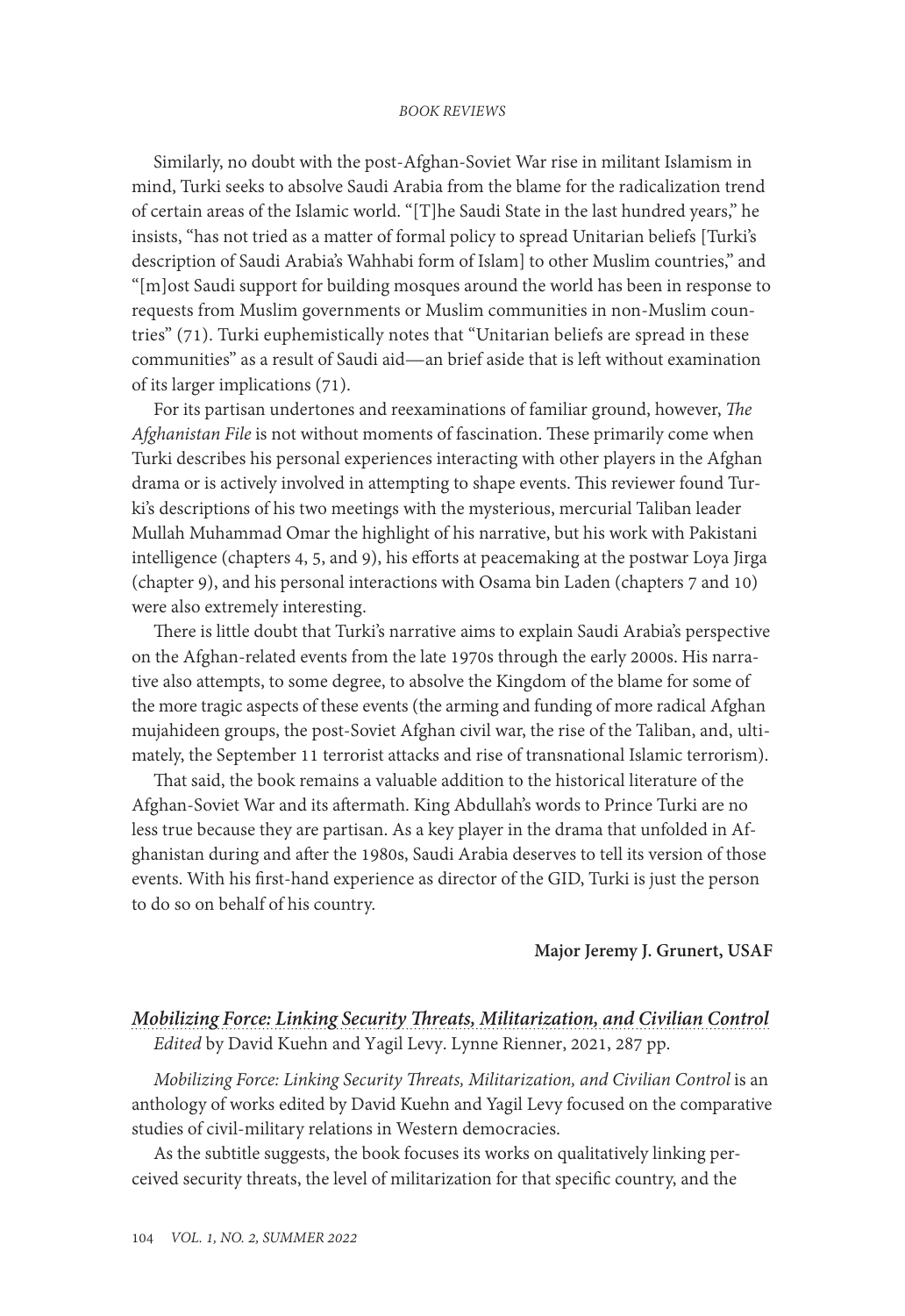ability or inability of the democratic, civilian government to control the military's ability to mitigate those threats. With 10 case studies, *Mobilizing Force* has two major sections.

The first section includes the four nations with a predominantly external threat perception. The second section covers the six nations with a predominantly internal threat perception. All 10 (Israel, Japan, South Korea, the United States, Colombia, El Salvador, Senegal, France, South Africa, and Spain) are defined as democracies. But Kuehn and Levy intentionally picked democracies of varied ages and development to help create a more diverse set of data.

The 10 case studies each address militarization in their subject country. In the introduction, Kuehn and Levy define militarization as "the process that legitimizes the use of military force, actually or potentially." This provides a sound start for further analysis as each nation's history, government organization, cultural inclinations, and threat perception confound any linear analysis between case studies. Militarization and its antithesis, demilitarization, are not uniform when faced with similar influences.

In some cases, higher perceived external threats directly correlate to militarization. Simultaneously, higher militarization generates greater civilian control, whereas less existential but persistent threats may drive less civilian control as militarization levels effectively normalize. Regardless of overlapping trends, what stands out is that extraordinary amounts of variables influence each case study. As a result, trends cannot be easily quantified or even correlated without further substantive research in each case.

Militarization is provided as a qualitative definition from the outset, and the book does a great job linking perception of threats with militarization and subsequent control of military actions. It generates a rough framework for determining how perceived threats will or will not result in greater or lesser civilian control as a function of militarization, mobilization, and the historical legacies of both. While this is a great first step, and the authors allow that it is a preliminary model, it does not intrinsically link historical actors with mobilization and deployment, nor does it categorize militarization as it relates to perceived internal or external threats. This, again, is noted by the authors.

While not absolutely required, a basic understanding of civil-military relations theories helps augment the works in this book as not every country adheres to the traditional US military preference for Huntington's theory of objective control. This is at its core a comparative study, understanding that not every country actively tries to pursue the same organization as the United States and its relationship between civilian and military leadership.

*Mobilizing Force* is a book that will expand understanding of how, why, and to what end states will respond to threats. It is a great book to help augment any student's understanding of civil-military relations. The authors are varied and insightful. Their case studies offer insights into other democracies' struggles with civilian control in persistent and often dynamic threat environments.

### **Major James D. Corless, USAF**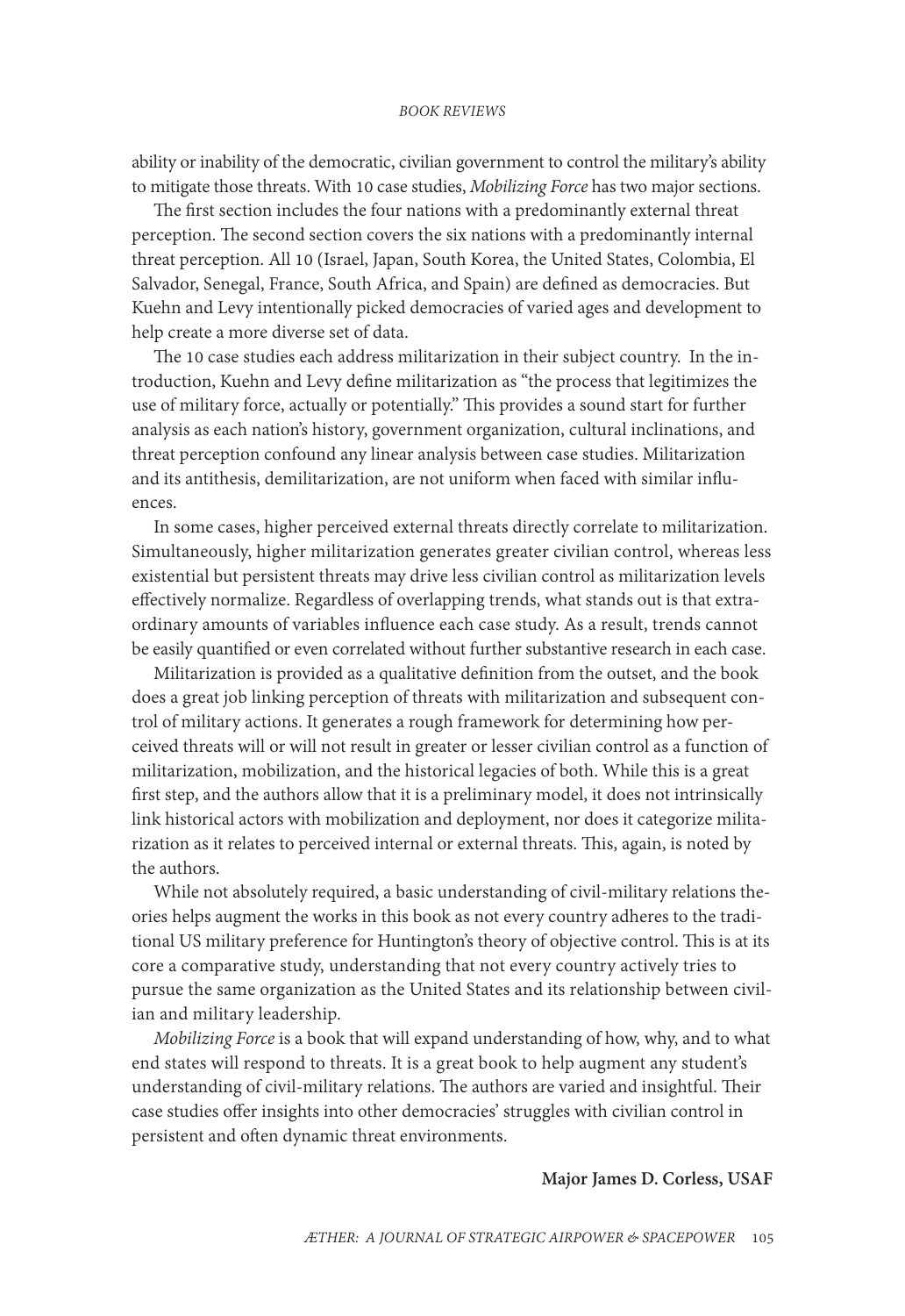# *[To Boldly Go: Leadership, Strategy, and Conflict in the 21st Century and Beyond](#page-1-0) By* Jonathan Klug and Steven Leonard. Casemate, 2021, 286 pp.

What can we learn about leadership from the science fiction classics *Ender's Game* or *Starship Troopers?* Can *Star Trek: Deep Space Nine* provide insights into naval warfare? How about whether we should fear artificial intelligence as seen in *Battlestar Galactica,* or will artificial intelligence simply find humans tedious as in the *Murderbot* series?

For those who have pondered such questions over cigars while deployed in the desert, with friends and a glass of scotch, or even in their deepest musings while commuting through traffic, there is a finally a book with the answers you seek! Jonathan Klug and Steven Leonard's *To Boldly Go* tackles serious issues through a medium loved by many: science fiction. The collection of essays broaches surprisingly complex contemporary issues and mines the farthest reaches of our imaginations for answers that are not only entertaining, but also legitimately thought-provoking.

On the surface, *To Boldly Go* suggests a nerdy exposé of obscure sci-fi concepts with little appeal to the common military reader. The book clearly seeks to capitalize on the significant overlap between strategy nerds and sci-fi nerds. Those that fall into the former but not the latter category would still do well to explore some of the essays, as most are accessible even to those unfamiliar with the source material. In fact, the essays that pull from unknown sources are often the most interesting to read.

The book consists of 35 essays crafted by some of today's best-known science fiction authors and military strategists. It is broken into six sections focusing on leadership and command; strategy; ethics and diversity; competition and conflict; humanity and technology; and finally, the dark side of toxic leadership. The essays are quick reads and easily digestible over lunch, a commute, or during your kid's soccer practice. But that does not mean they are light reading!

The book excels at exploring complex issues of interest to modern military leaders and thinkers. The use of science fiction allows the authors and the readers to break free from known conventions and explore the ideas from new angles. The book is well timed to coincide with the growing acceptance of science fiction in popular culture through massive hits such as *Star Wars* and *Dune*.

My early critique of the book was that I only connected with the essays that pulled from franchises I was familiar with or held prior interest in. But by the second section, I widened my aperture as the quality of the essay's analysis increased. I could connect with stories I did not know and seriously ponder the lessons and questions posed by the authors. By the third section, I was hooked, and I could appreciate familiar content with the happy heart of a fan boy while also adding several series to my read and watch lists. I went into the book expecting beer-drinking-level discussions and left it with the mentally tired but happy feeling that comes from a productive college class from a favorite subject.

I would recommend this book to anyone who enjoys military strategy, leadership, or the role of future technology in our lives who also appreciates science fiction. I would tell them to come for the comfort of topics and franchises they love and stay for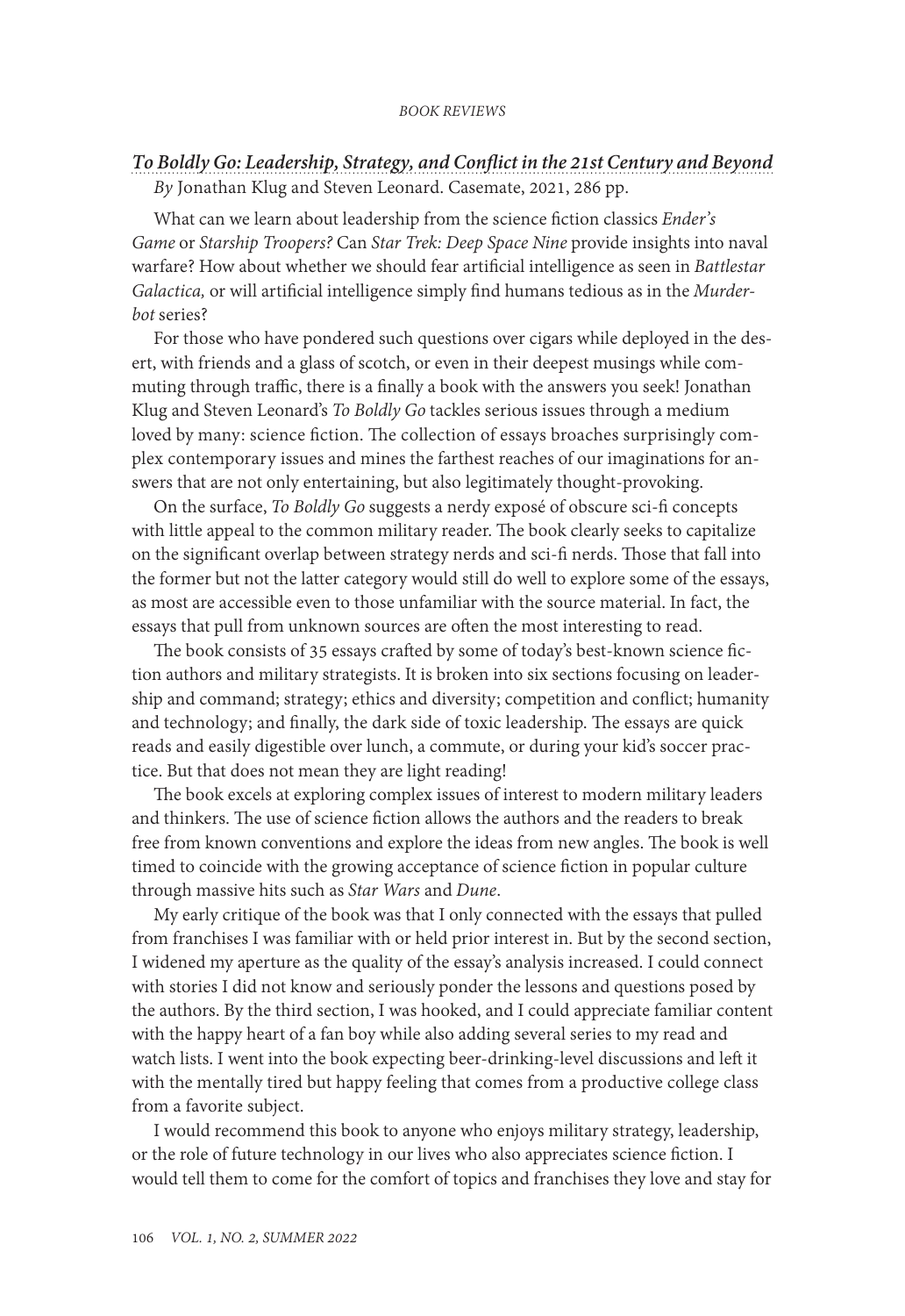the new worlds and thoughts it will help them discover. If nothing else, it will breathe new life into many water cooler discussions.

## **Lieutenant Colonel Ian Bertram, USAF**

# *[Two Centuries of US Military Operations in Liberia: Challenges of Resistance](#page-1-0)  [and Compliance](#page-1-0)*

*By* Niels Hahn. Air University Press, 2020, 381 pp*.* 

Niels Hahn's *Two Centuries of US Military Operations in Libera: Challenges of Resistance and Compliance* makes an ambitious promise to reframe the history of US-Liberia relations.

For Hahn, Liberia's history has been dominated by the US military, and its recent past exemplifies modern US policy making across Africa. He leverages substantial documentary evidence and interviews with Liberian policy makers and former fighters to proceed chronologically through the history of Liberia. Hahn's book, for all its imperfections, highlights the importance of examining Liberian history through the lens of US policy.

The opening chapters trace Liberia's history up to 1980. Hahn argues that the American Colonization Society, which spearheaded the effort to establish settlements in Liberia, was not truly a philanthropic organization and sought to remove freed slaves from the United States to mitigate the risk of uprisings like the Haitian Revolution. Hahn pays particular attention to the US Navy's role in Liberia's early history from violently coercing local leaders to give up their land to using Liberia as the base from which to patrol the West African coast.

The beginning of the twentieth century was characterized by American industrial efforts to establish the world's largest rubber plantation. The Firestone company, aided by the US government, engaged in deeply exploitive practices to gain labor for rubber production and influence Liberian elites to give the company favorable terms. Meanwhile, World War II drove the US government to establish bases in Liberia to project power further into Africa and, as the Cold War developed, to use Liberia as a bulwark against Pan-Africanism. With US support, the Liberian government created international organizations to counter Pan-African leaders such as Kwame Nkrumah, while the US government used Liberia as a springboard for operations across Africa.

Subsequent chapters follow the presidencies of William Tolbert and Samuel Doe. Tolbert broke from previous Liberian leaders by aligning himself with the Eastern Bloc and left-leaning African nations. He also implemented protectionist measures to develop Liberian industry and secure fairer terms from international corporations. Hahn argues that US opposition to Tolbert's foreign policy and domestic agenda led to unrest and the eventual removal of Tolbert in a coup led by Samuel Doe. Unlike Tolbert, Doe leaned heavily on US support in the initial stages of his government to secure his regime.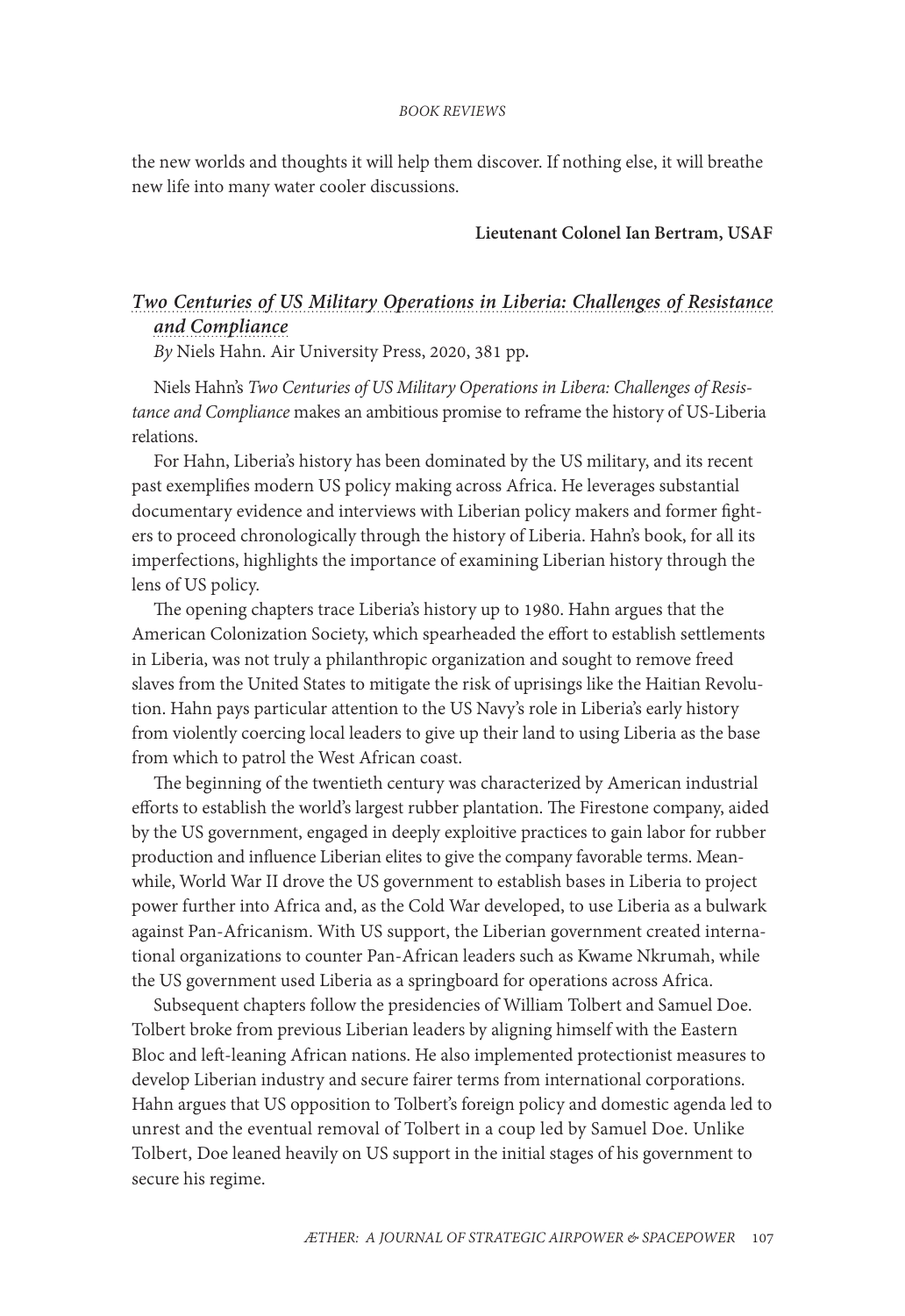Hahn argues that after 1986 US-Liberian relations deteriorated as the United States pressured Doe for financial reform, Doe looked to the Soviet Union for relief. As rebel groups fought Doe with growing success, the US Department of Defense (DOD) and Department of State were at loggerheads over how to proceed as many policy makers wanted Doe to leave power peacefully to forestall further violence, and others were mistrustful of prominent rebel leader Charles Taylor. Hahn asserts that the US government established and supported the West African-led ECOMOG mission to Liberia as a proxy force and that the eventual killing of Doe was tacitly sanctioned by ECOMOG and the US government.

The concluding chapters cover the period from Doe's death in 1990 to the present. Foreign powers including much of West Africa, the United States, France, and Libya supported different actors, leading to a series of unsuccessful negotiations and prolonged conflict. Hahn astutely points out that the 1997 election that brought Charles Taylor to power against the wishes of the United States and others was unfairly portrayed by the international community as the result of Liberian irrationality.

Hahn argues more-or-less convincingly that the state of academic and policy discourses in the late 1990s and early 2000s justified intervention in countries like Liberia without considering the role of the international community in fomenting instability in the first place. Hahn asserts that the international community hobbled Taylor's Liberia by leveraging his support for the RUF in Sierra Leone and involvement in the diamond trade to levy sanctions. The final chapters are also where Hahn explores the role of China in Liberia in the most detail. Liberia, like many African nations, found China's nonintervention principles attractive and Chinese construction, aid, and influence have grown considerably.

Hahn concludes the book by calling for more international relations research to include outside actors in studies of conflict. Hahn successfully argues that philanthropic narratives were mobilized throughout Liberia's history to justify outside intervention. Lastly, Hahn argues that foreign-imposed neoliberal policies, particularly during the post-Taylor reconstruction, alienate Liberian officials.

Unfortunately, the author missed several opportunities. Hahn fails to deliver what was promised in terms of demonstrating the role of the US military in Liberia. While the US military is mentioned frequently, the description of the US military's operations in Liberia is shallow. A closer look at US operations in Liberia, such as the DOD assistance to Liberia's military, would have helped readers understand the scope and impact of the military's role in Liberia. Few former or current US officials are interviewed.

As a result, some claims about US activities are only sourced to interviews with Liberian sources. For instance, Hahn's claim that UK and US firms hired thousands of Liberians as mercenaries to fight in Iraq and Afghanistan is sourced solely to the Liberian Minister of Labor. Given that Hahn decries the use of "secondary sources or partial informants" by other works about Liberia, it is confusing why he accepts some claims without triangulating (239).

The book would have benefited from more of Liberia's recent history. The narrative abruptly cuts off around 2010, which stunts the discussion of current US-Liberia rela-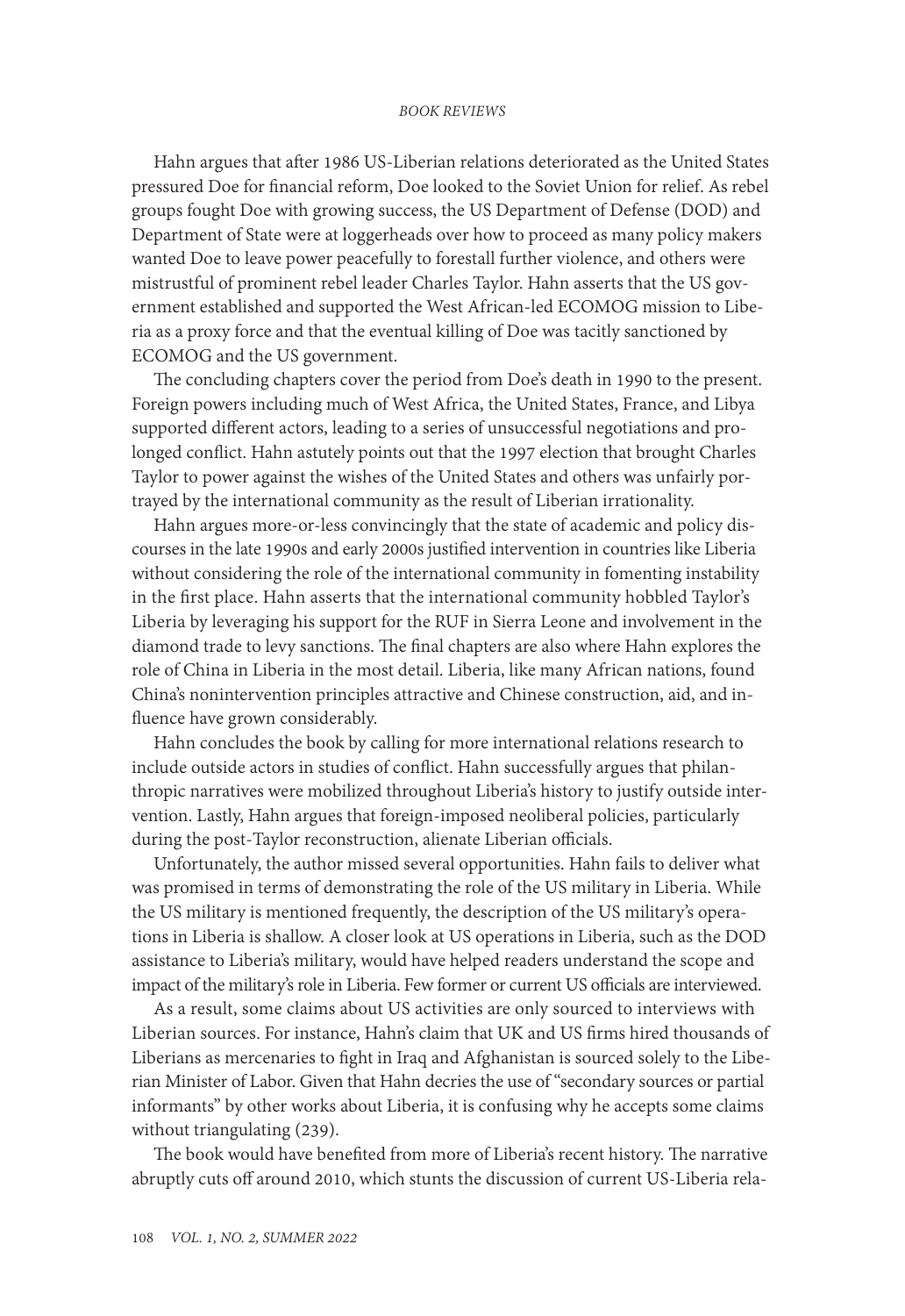tions. Addressing discourses on China in Africa up to 2018–19 would have been an opportunity to relate US policy in Liberia to its broader behavior toward China in Africa.

Overall, *Two Centuries of US Military Operations* in Liberia covers an understudied topic and provides a readable account of US-Liberia relations for a general audience, but its shortcomings make it difficult to recommend to readers interested in rigorously exploring US operations in Liberia and the case's wider applicability to the continent.

#### **Marcel Plichta**

### *[Deterrence by Denial: Theory and Practice](#page-1-0)*

*Edited* by Alex S. Wilner and Andreas Wegner. Cambridge University Press, 2021, 282 pp*.* 

The rise of nuclear-armed superpower adversaries during the Cold War prompted theorists to produce a rich body of literature on the concept of deterrence. But they favored the study of deterrence through punishment by nuclear weapons to the point that other forms of deterrence, notably deterrence by denial, went under-theorized.

Amid a geostrategic environment in which deterrence has taken on new salience, Alex S. Wilner and Andreas Wegner have produced a volume of essays that is a timely addition to the theory of deterrence by denial. To advance the study of the concept beyond its infancy, they assembled an international group of scholars of political science, international relations, and strategy.

At the start of the volume, the editors and distinguished theorist Patrick Morgan explain what ostensibly is a straightforward concept. Whereas deterrence by punishment attempts to influence a challenger's decision calculus by imposing costs for that action beyond what the challenger is willing to pay, deterrence by denial affects the other side of the balance; it denies the proposed action's benefits. The concept is seemingly useful in our era of great power competition where security threats thrive but do not rise to the threshold of nuclear exchange.

Nevertheless, without the overwhelming clarity of mutual assured destruction, theorists have been ambiguous about its application and effects. The case studies in the volume illustrate the challenge of identifying a cause-and-effect relationship between a defender's denial efforts and a challenger's decision refrain from action, casting doubt on the utility of the concept as it is formulated by the volume's contributors.

Dima Adamsky's article on Israeli concepts of deterrence exhibits the difficulty of parsing out the concept's working from the tangle of actions and counteractions taken by opponents in real-world conflicts. The thrust of Adamsky's chapter is that in their conflict with the Arabs, the Israelis shifted from punitive deterrence to static defense once it became clear to Israeli strategists that punitive operations were losing their deterrent effect.

He claims that deterrence by denial became more prominent after the Israelis made the shift. Yet, his descriptions of Israeli missile defense and civil defense advances are not connected by argument to enemy decisions to abandon intended attacks. He does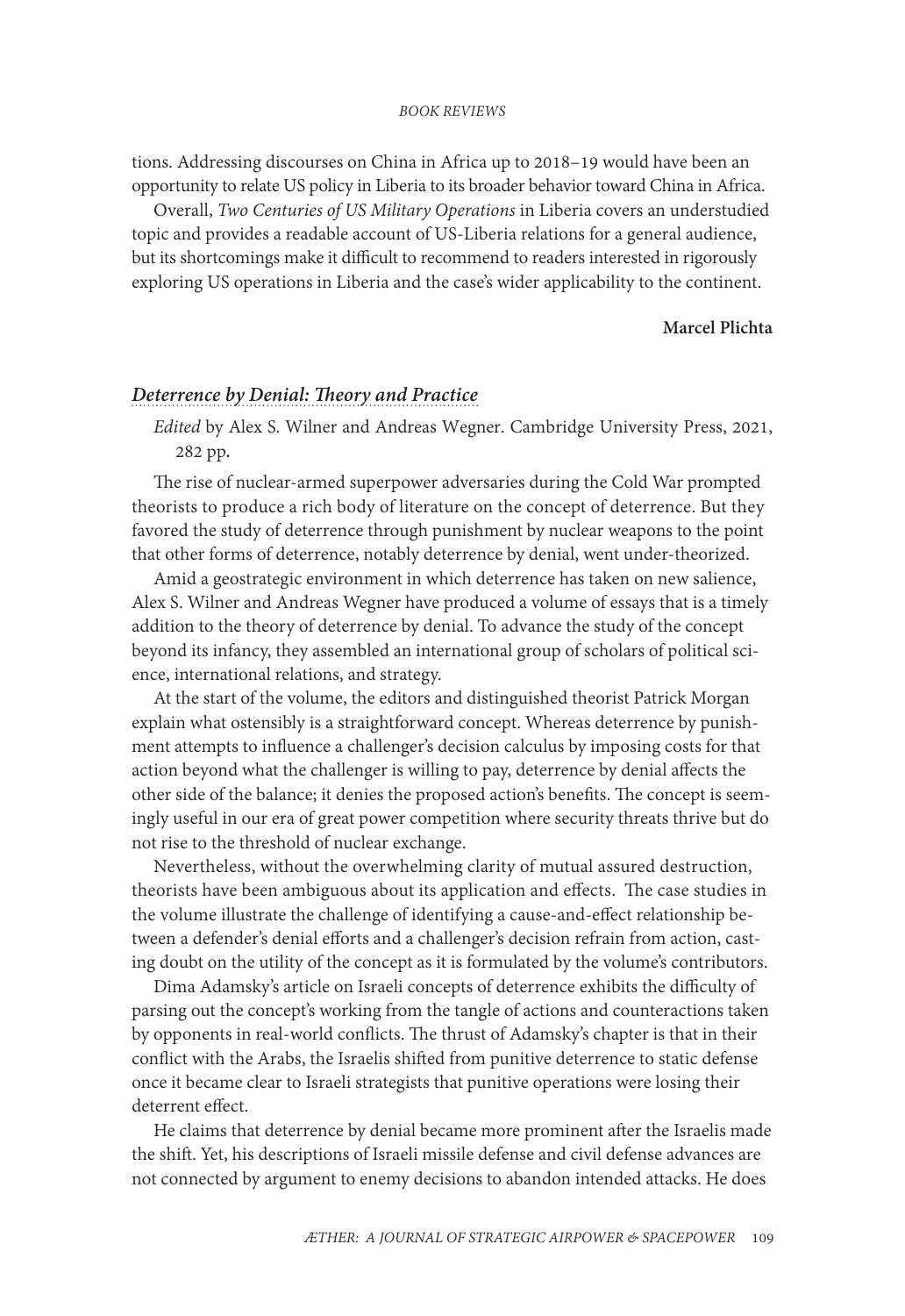not analyze the enemy's decision calculus or its interpretation of Israeli actions. Lost in his discussion is a cause-and-effect analysis that shows the intentionality of Israeli deterrence by denial, how the deterrent message was understood by enemies, and how that understanding shaped their actions. Jonathan Trexel's article on Japanese ballistic missile defense vis-à-vis North Korea suffers from a similar lack of evidencebased argumentation.

While Adamsky and Trexel are unconvincing in showing the action of the concept in their case studies, James J. Wirtz hampers the editors' goal of gaining "a better understanding of the conceptual distinction and relationship between defense, deterrence by denial, and deterrence by punishment" (212). In a chapter on the strategy of deterrence by denial, Wirtz blurs the theoretical distinction between defense and deterrence.He posits an idiosyncratic typology that makes deterrence a subset of defense. Writing of "defense by deterrence," he makes deterrence instrumental to something from which the editors hope to distinguish it (124, 140).

He may have in mind a grander conception of defense, such as that implied by the title of the Department of Defense, but he refrains from defining it. Regarding deterrence by denial, he recommends to US policy makers a sort of second-order strategy of denying challengers' attempts to circumvent American deterrence efforts. In essence, Wirtz recommends defending US deterrence activities from attacks by adversaries. The suggestion, again, conflates defense and deterrence. Overall, Wirtz's chapter gets lost in its layers of abstraction, obscuring rather than clarifying the concept.

The best chapters in the volume evaluate deterrence by denial critically. John Sawyer, who analyzes its applicability to counterterrorism, and Martin Libicki, who evaluates its relevance in cyberwar, each provide insights into the broad concept that extend beyond the circumscribed subjects of their chapters.

Sawyer analyzes the logic by which deterrence by denial functions and finds it should be reclassified as "dissuasion by denial." Sawyer begins by defining three approaches to preventing or mitigating terrorist attacks: offense, defense, and influence. Deterrence falls under the influence approach, which is, in turn, subdivided into "bundling" and "dissuasion" logics. On the one hand, bundling consists of if-then relationships between adversaries, for example, "if you do x, I will respond with y," "if you stop doing x, I will not do y," and so on.

On the other hand, dissuasion seeks to alter the attacker's perception of status quo as it pertains to the costs and benefits of a prospective attack. Sawyer argues that deterrence by punishment is an example of bundling; but, in contrast, deterrence by denial fits under the logic of dissuasion. It is better classified as dissuasion by denial: "manipulating perceptions of the ability to access and attack a given target using a given tactic" (109).

By removing deterrence by denial from the if-then logic within which it does not fit, Sawyer makes it a more useful concept. Dissuasion by denial becomes more than the other side of the cost-benefit equation. Instead, it operates on the present environment, not in the future, and it operates independently of the defender's threats. By grouping dissuasion by denial with other forms of dissuasion, Sawyer opens the way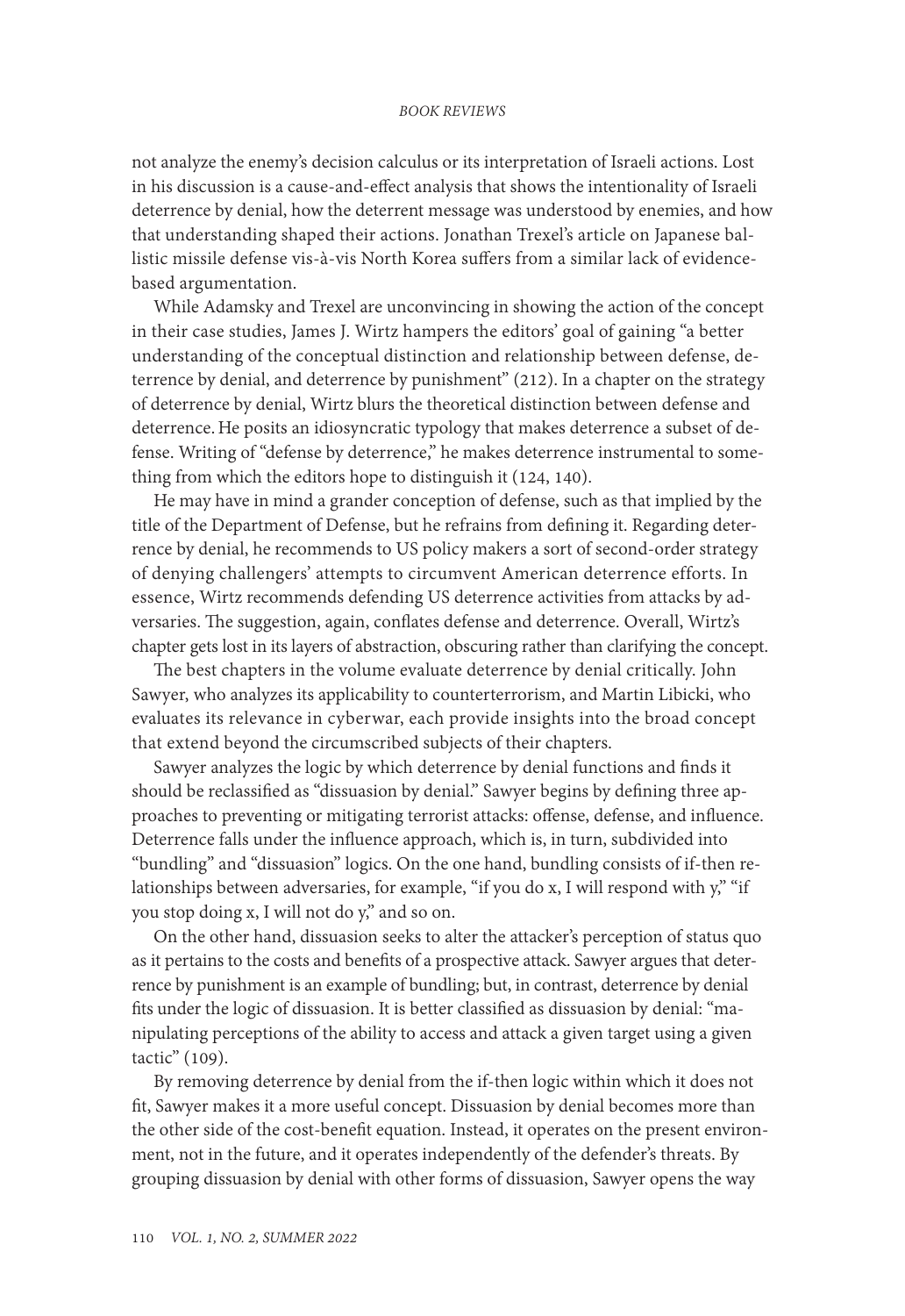for the fruitful application of denial to a larger dissuasion effort. Furthermore, he clarifies the logic of the concept, which up to this point, he correctly notes, has been "an untenable and confusing mishmash of the bundling, dissuasion, and offense logics" (108–9).

In his chapter, Martin Libicki makes points about information and understanding that transcend his subject of deterrence by denial in cyberspace. He argues that militating against it is the difficulty of opponents to know each other's capabilities when contemplating attack or defense. Opponents struggle to discern the deterrent effect of a defense and attackers can only know if a target is impenetrable by attempting to penetrate it (196). They often do not know the scope of a defender's defenses or if an attack succeeded and, if so, what the consequences are.

A study of military history would demonstrate such uncertainty on the part of an attacker to be the case of any conflict. Moreover, Libicki shows that in cyberwar, a challenger front-loads costs so that its chances for success against a defense will be good when it is time to strike. Therefore, it is the challenger's perception of his own preparations, not the quality of the defender's defenses, that determine if the challenger will strike. The result, Libicki concludes, is that the prospects for deterrence by denial are dim in cyberspace. Overall, Libicki's work indicates fruitful paths for research on deterrence in other domains.

The editors of the volume intend it for "policy makers, practitioners, analysts, and academics," but it is likely of marginal value for officials seeking to translate theory into plans (281). The volume as a whole elaborates and expands the concept of deterrence by denial without giving it greater power to guide decision-making. The contributors lack a common lexicon and typology to discuss it.

Their various analyses are often unclear about who is being deterred, what action is being deterred, or when deterrence starts or ends. They do not offer evidence that would assure those seeking to practically apply the concept. To make progress, analysts should generate longer and richer narratives that illustrate the concept's impact on events and why it was deterrence by denial and not some other contingency that shaped the course of a given conflict.

All the same, the book is a contribution to the growing literature on this concept. In elaborating the theory and in its short case studies, it serves as a guidepost for the work that needs to be done in developing this concept, which is of salience amidst today's great power competition.

### **Richard Marsh, PhD**